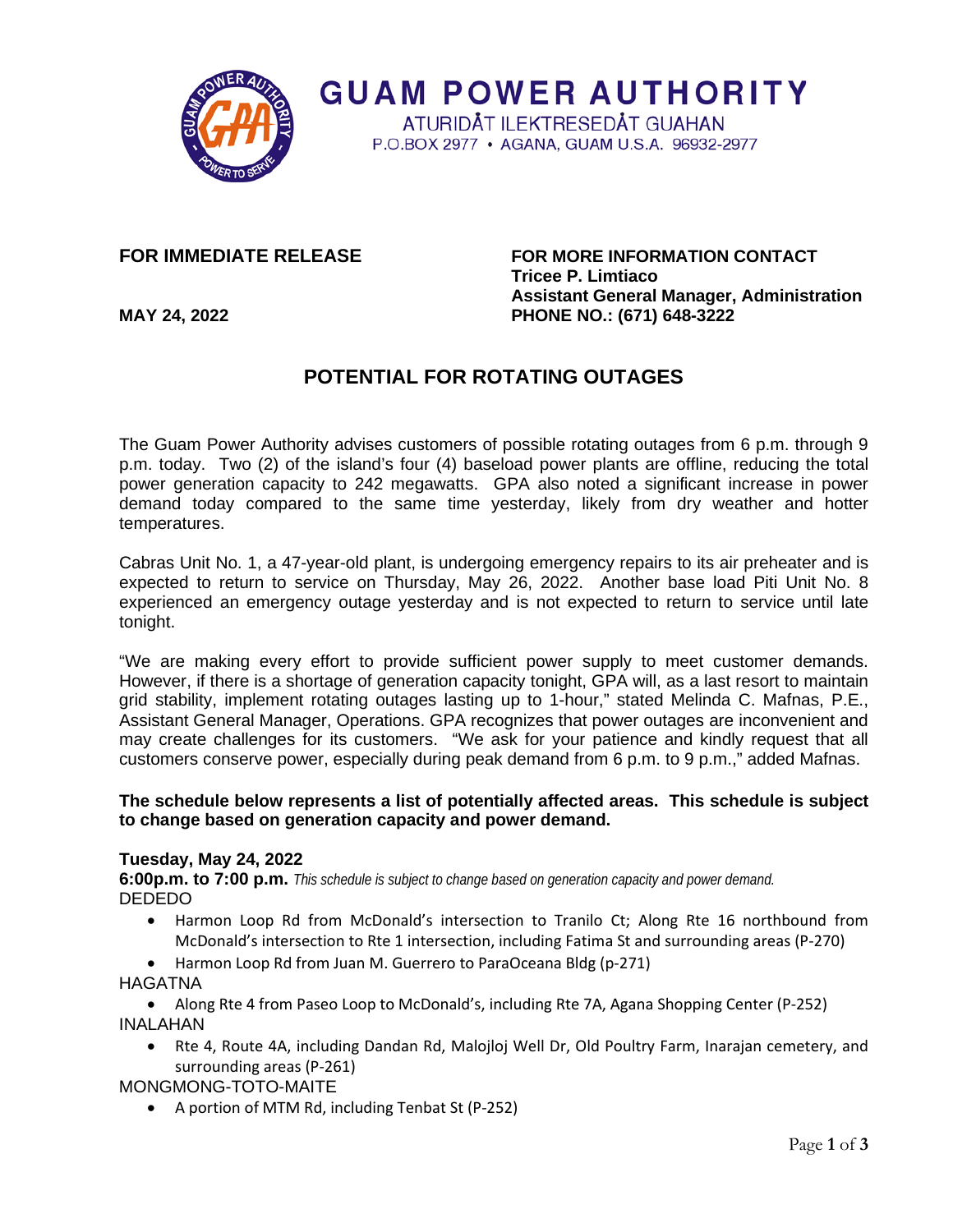• Along Roy T. Damian St, Biang St, West Cesario St, Toto-Cañada Rd, Chalan Machaute and surrounding areas (P-253)

ORDOT-CHALAN PAGO

• Along Rte 4 from Spring Lane to Rte 10 intersection, including Dero Rd, Maimai St and surrounding areas (P-250)

SINAJANA

• Along Rte 4 to Mobil, including St. Jude Thaddeus Church and surrounding areas (P-252) **TALOFOFO** 

- Along Rte 4A including Camacho St; Along Rte 17 from Aguilar Rd to Bishop Apuron St (P-260)
- Rte 4, Rte 4A, including Paulino Heights, Talofofo Fire Station, Notre Dame High School and surrounding areas (P-261)
- Rte 4, Rte 17, including Baza Gardens, Talofofo Golf Course, Talofofo village, Jeff's Pirates Cove, and surrounding areas (P-262)

## TAMUNING-TUMON-HARMON

- Pale San Vitores Rd, from Rte 14A (JFK hill) to Old San Vitores Rd (Westin hill) (P-243)
- Pale San Vitores Rd, from Hilton intersection to JFK hill (P-246)
- Harmon Industrial Park, including Industrial Park Rd and nearby areas (P-245)
- Along Rte 1 northbound from East-West Center to Rte 16 intersection, including Tumon Ln, Pia Marine, Adrian Sanchez St, and Two Lovers Point (P-271)

## **Tuesday, May 24, 2022**

**7:00p.m. to 8:00 p.m.** *This schedule is subject to change based on generation capacity and power demand.*  AGANA HEIGHTS

- Agana Heights: Chalan Palasyo, Agana Heights village (P-283) BARRIGADA
- Rte 16 from Barrigada Heights to Macheche Rd (P-311) DEDEDO
	- Tun Pedro Benavente St, and surrounding areas (P-311)
	- Alageta St, Macheche Ave and surrounding areas (P-322)
- HAGATNA

• Santa Cruz Ln, West O'Brien Dr, Agana Library, and surrounding areas (P-283) MANGILAO

- Rte 10 westbound from old Public Health to Rte 4 intersection (P-294)
- Rte 15 northbound from Rte 10 intersection to Chalan Padiron Maya, including Ladera Ln, Torres St, GCC, and surrounding areas (P-321)
- Latte Heights, Adacao Rd and surrounding areas (P-322)
- Rte 15 from Hawaiian Rock to Marbo Cave (P-323)

ORDOT-CHALAN PAGO

• Rte 10/Rte 4 intersection to Pago Bay Estates and surrounding areas (P-294) SINAJANA

- A portion of Rte 2A, Bishop Baumgartner School and surrounding areas (P-283)
- TAMUNING-TUMON-HARMON
	- Rte 16 from Shell to Rte 1 intersection, including portions of Harmon Industrial Park, Taitano Rd and surrounding areas (P-310)

YIGO

• Rte 1 from Paradise Meadow to Rte 9 intersection, including Chalan Mataguac, Chalan Koda; Rte 9 to Potts Junction, including Mataguac, Agafa Gumas, and surrounding areas (P-330)

YONA

- Flame Tree Drive (P-290/P298)
- Rte 4 to MU Lujan Rd, including Yona village (P-294)